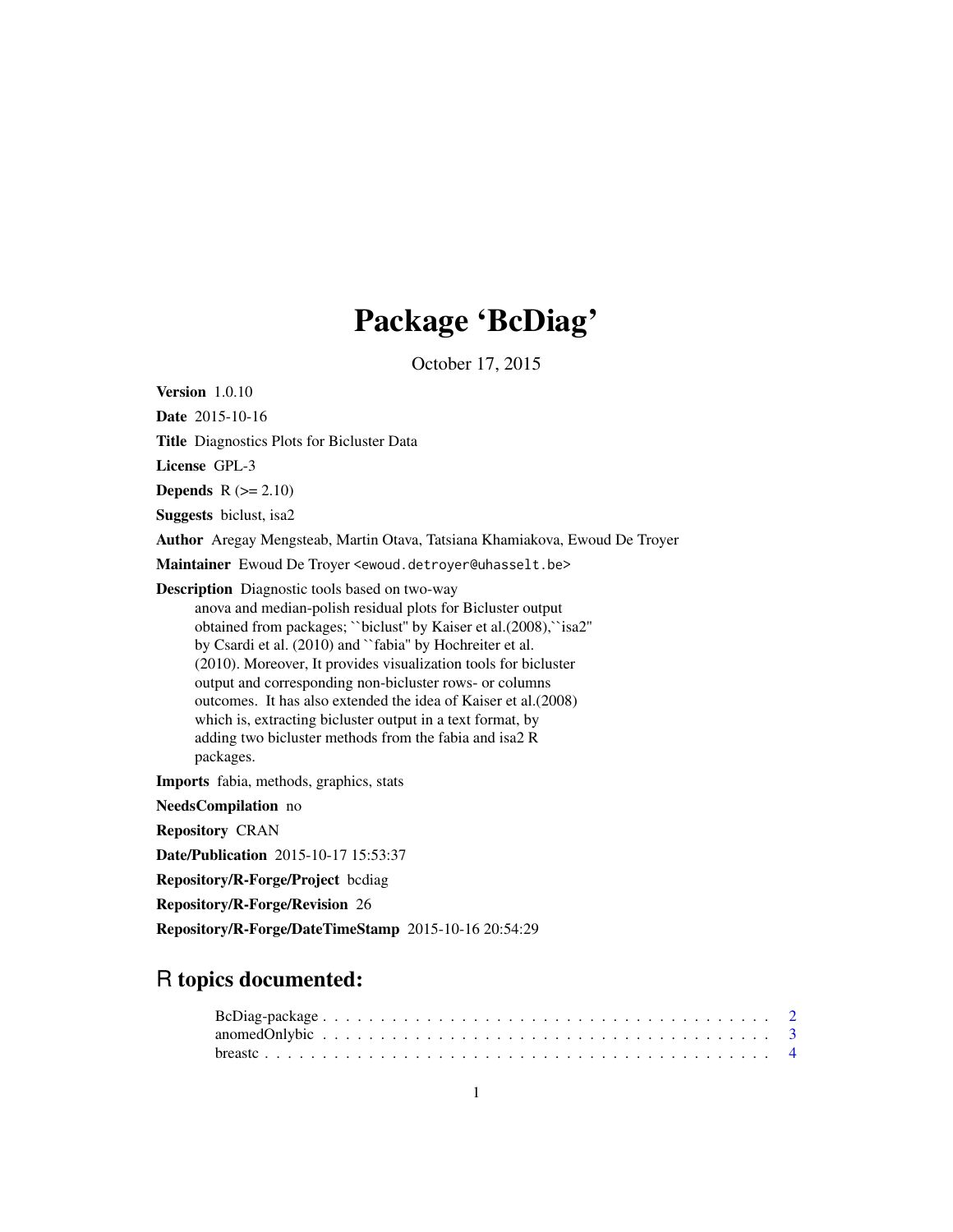<span id="page-1-0"></span>

| Index |  |  |  |  |  |  |  |  |  |  |  |  |  |  |  |  |  |
|-------|--|--|--|--|--|--|--|--|--|--|--|--|--|--|--|--|--|
|       |  |  |  |  |  |  |  |  |  |  |  |  |  |  |  |  |  |
|       |  |  |  |  |  |  |  |  |  |  |  |  |  |  |  |  |  |
|       |  |  |  |  |  |  |  |  |  |  |  |  |  |  |  |  |  |
|       |  |  |  |  |  |  |  |  |  |  |  |  |  |  |  |  |  |

BcDiag-package *The BCDiag package*

#### Description

Bicluster Diagnostics plots

### Introduction

The Bicluster Diagnostics plots(BcDiag) package is a visualization technique, for profiling and summarizing Bicluster data, particularly for gene expression level data. Target data matrix are bicluster genes(rows) and conditions(columns) versus clustered genes or conditions.

### Main task

A BicDiag is a package of visualaization bicluster data, which is a subset matrix that have similar characterstics in terms of row(genes) and columns(conditions).

It has used three different types of bicluster algorithms to extract the biculsterd data; 'biclust','isa2' and 'fabia'. plots such as boxplot,histogram, line plot,3D plot are some of the plots that have used to visualize the data.

Major taskes of the package can be categorized in to three sections;

- 1. profiling and summarizing the biclustered vs. the clustered simultaneously
- 2. profiling and summarizing only the biclusterd data.
- 3. exploring the biclusterd data using anova and median polish techniques.

#### Author(s)

Mengsteab Aregay <mycs.zab@gmail.com>

# References

Hochreiter, S., Bodenhofer, U., Heusel, M.*et al.* (2010).FABIA: factor analysis for bicluster acquisition. *Bioinformatices*, 26, 1520-1527.

Kaiser S. and Leisch F. (2008). A Toolbox for Bicluster Analysis in R. *Ludwigstrasse.* 33.

Csardi G., Kutalik Z., and Bergmann S.(2010). Modular analysis of gene expression data with R. *Bioinformatics,* 26, 1376-7

# See Also

The Bicluster algorithms in the packages biclust, fabia and isa2.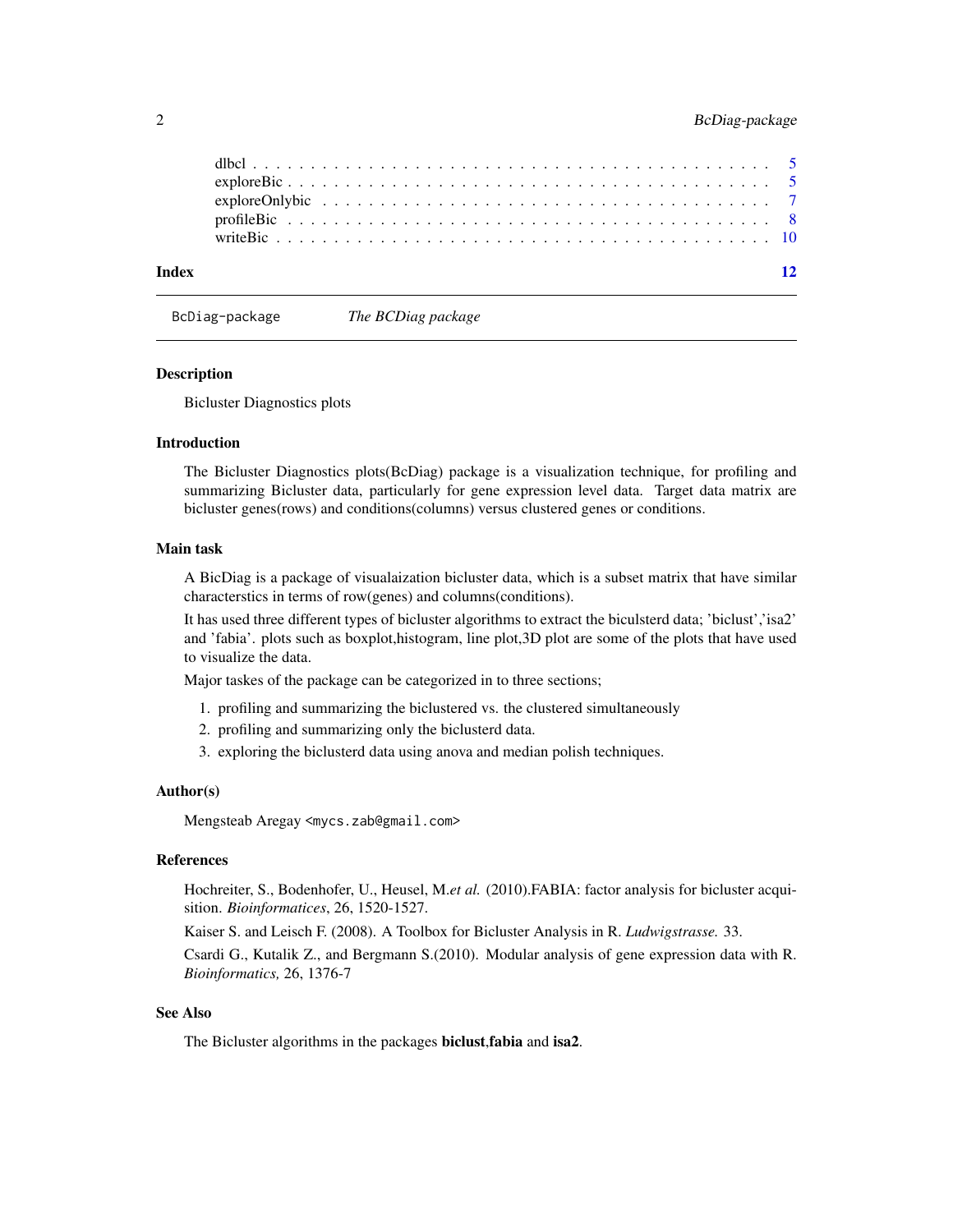<span id="page-2-0"></span>

# Description

Provides ANOVA and median polish residual plots for biclustered data.

### Usage

```
anomedOnlybic(dset, bres, fit="boxplot", mname="biclust", bnum=1,
fabia.thresZ=0.5,fabia.thresL=NULL)
```
### Arguments

| dset         | data matrix.                                                                                                           |
|--------------|------------------------------------------------------------------------------------------------------------------------|
| bres         | bicluster result.                                                                                                      |
| fit          | a string value to fit a plot; 'aplot','mplot','anovbplot','mpolishbplot','boxplot'.                                    |
| mname        | method name; 'biclust', 'isa2', 'fabia' or 'bicare'.                                                                   |
| bnum         | existing biclusters; $'1'$ , $'2'$                                                                                     |
| fabia.thresZ | Bicluster threshold for mname="fabia". Threshold for sample belonging to bi-<br>cluster; default 0.5.                  |
| fabia.thresL | Bicluster threshold for mname="fabia". Threshold for loading belonging to<br>bicluster (if not given it is estimated). |

# Details

A function provides residuals plots for biclustered data based on ANOVA and median polish.

The function checks the required parameter values and fit the plot according to the user requirements.

Note that the "biclust" option for mname will also accept results from the packages iBBiG and rqubic.

# Value

Residual plots or residual box plots.

### Author(s)

Mengsteab Aregay <mycs.zab@gmail.com>

#### References

Van't Veer, L.J., Dai, H., van de Vijver, M.J., He, Y.D., Hart, A.A. et al. (2002). Gene expression profiling predicts clinical outcome of breast cancer,*Nature*, 415, 530-536.

Kaiser S. and Leisch F. (2008). A Toolbox for Bicluster Analysis in R. *Ludwigstrasse.* 33.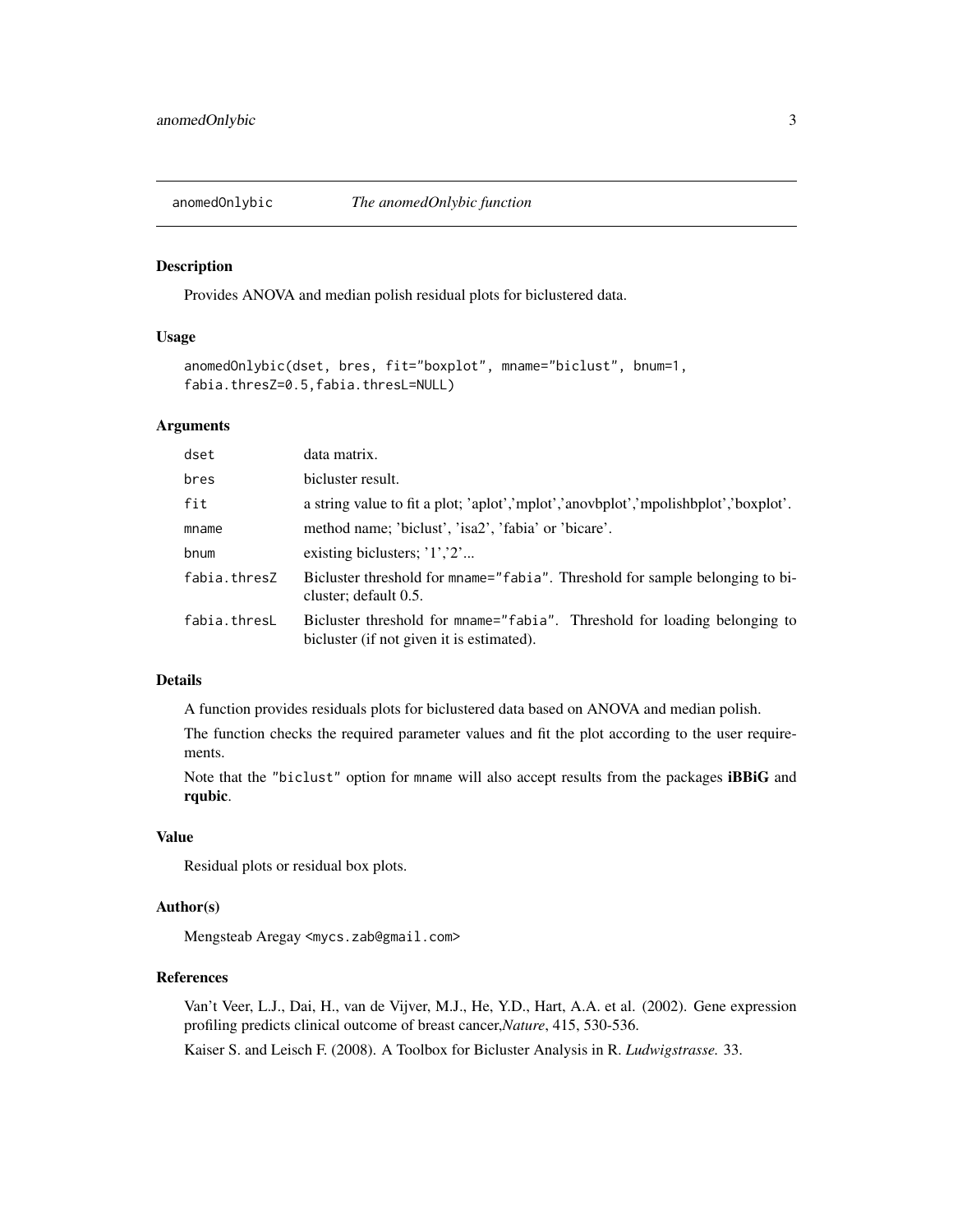**4** breastc

# Examples

```
data(breastc)
library(biclust)
# find bicluster using one of biclust algorithms
bic <- biclust(breastc, method=BCPlaid())
# fit residual boxplot from ANOVA
anomedOnlybic(dset=breastc,bres=bic,fit="boxplot",mname="biclust")
```
# breastc *Gene Expression Data Example*

# Description

Microarray data set of van't Veer breast cancer.

# Usage

data(breastc)

# Format

A data matrix with 1213 genes and 97 samples.

# References

Van't Veer, L.J., Dai, H., van de Vijver, M.J., He, Y.D., Hart, A.A. et al. (2002). Gene expression profiling predicts clinical outcome of breast cancer,*Nature*, 415, 530-536.

# Examples

```
data(breastc)
```
head(breastc)

<span id="page-3-0"></span>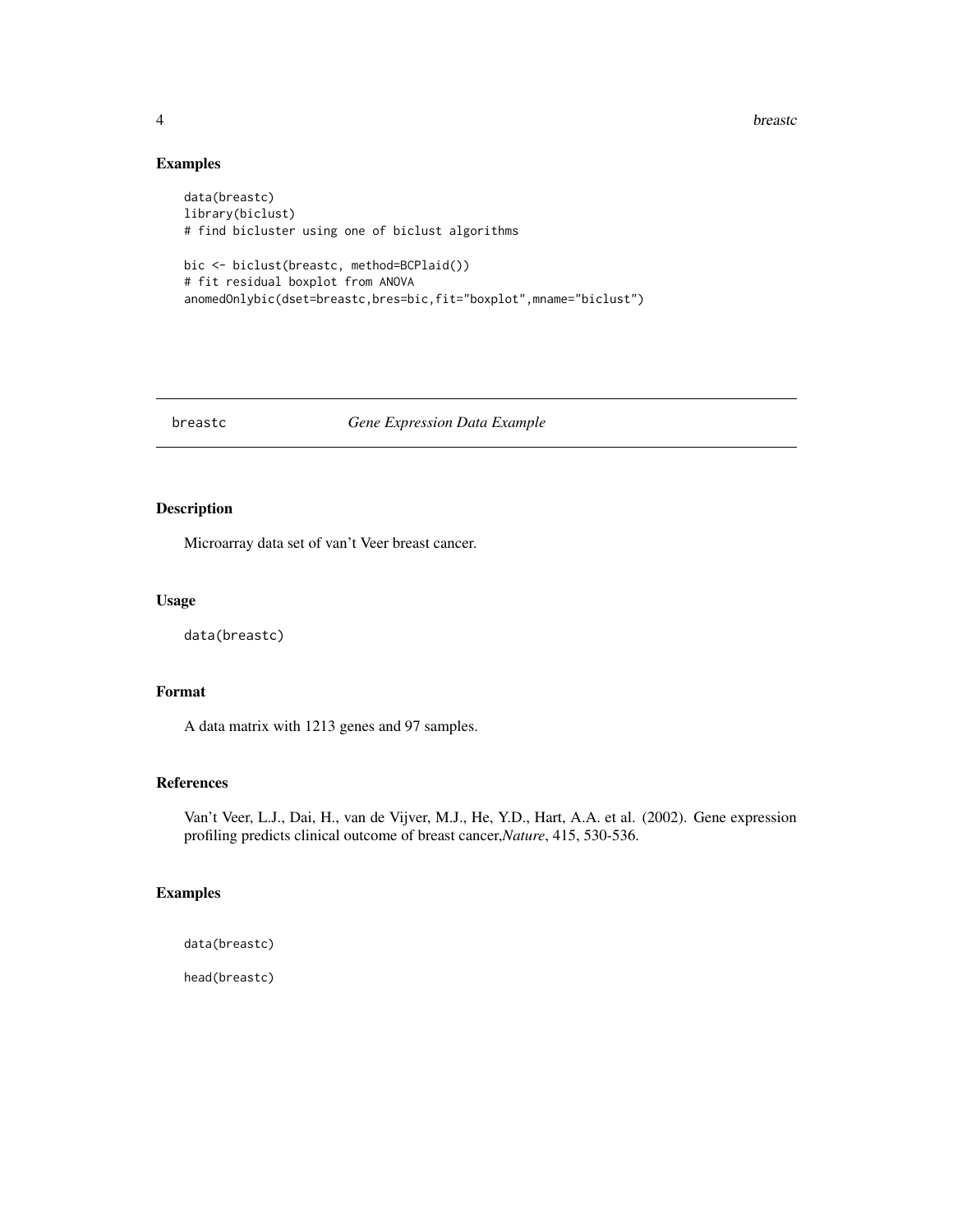<span id="page-4-0"></span>

# Description

Log transformed Microarray data set of Rosenwald diffuse large-B-cell lymphoma.

#### Usage

data(dlbcl)

# Format

A data matrix with 661 genes and 141 samples.

# References

Rosenwald, A., Wright, G., Chan, W.C., Connors, J.M., Campo, E. et al. (2002). The use of molecular profiling to predict survival after chemotherapy for diffuse large-B-cell lymphoma, *New Engl. J. Med.*, 346. 1937-1947.

# Examples

data(dlbcl)

head(dlbcl)

<span id="page-4-1"></span>exploreBic *The exploreBic function*

#### Description

Provides exploratory plots for biclustered and clustered data.

# Usage

```
exploreBic(dset, bres, gby ="genes", pfor ="mean", mname ="biclust", bnum =1,
fabia.thresZ=0.5,fabia.thresL=NULL)
```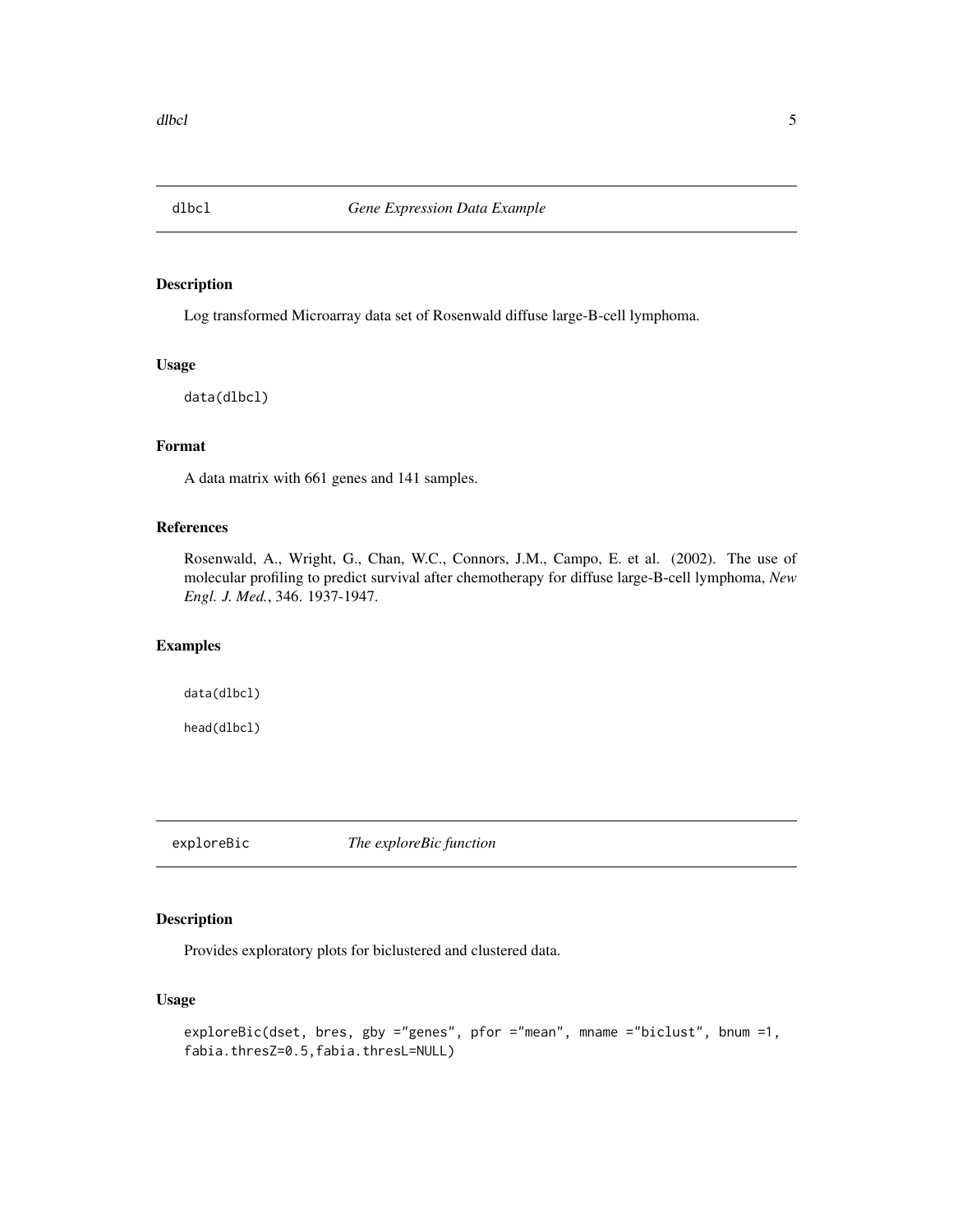#### <span id="page-5-0"></span>**Arguments**

| dset         | data matrix.                                                                                                           |
|--------------|------------------------------------------------------------------------------------------------------------------------|
| bres         | bicluster result.                                                                                                      |
| gby          | dimension to plot; 'genes' or 'conditions'.                                                                            |
| pfor         | plot for 'mean', 'median', 'variance', 'mad', 'all', or 'quant' (quantile).                                            |
| mname        | method name; 'biclust', 'isa2', 'fabia' or 'bicare'                                                                    |
| bnum         | existing biclusters; $'1'$ , $'2'$                                                                                     |
| fabia.thresZ | Bicluster threshold for mname="fabia". Threshold for sample belonging to bi-<br>cluster; default 0.5.                  |
| fabia.thresL | Bicluster threshold for mname="fabia". Threshold for loading belonging to<br>bicluster (if not given it is estimated). |

### Details

The exploreBic function is mainly used for exploratory data analysis. It provides summary plots for mean, median, variance, MAD and quantile plot.

The [exploreBic](#page-4-1) function checks if the parameters are appropriately submitted and then identifies the biclusters submatrix and calculates its summary statistics. Finally, the results are displayed on the required plot.

Note that the "biclust" option for mname will also accept results from the packages iBBiG and rqubic.

# Value

Summary plot will display according to the user specification.

#### Author(s)

Mengsteab Aregay <mycs.zab@gmail.com>

# References

Van't Veer, L.J., Dai, H., van de Vijver, M.J., He, Y.D., Hart, A.A. et al. (2002). Gene expression profiling predicts clinical outcome of breast cancer,*Nature*, 415, 530-536.

Hochreiter, S., Bodenhofer, U., Heusel, M.*et al.* (2010).FABIA: factor analysis for bicluster acquisition. *Bioinformatices*, 26, 1520-1527.

# See Also

[exploreOnlybic](#page-6-1)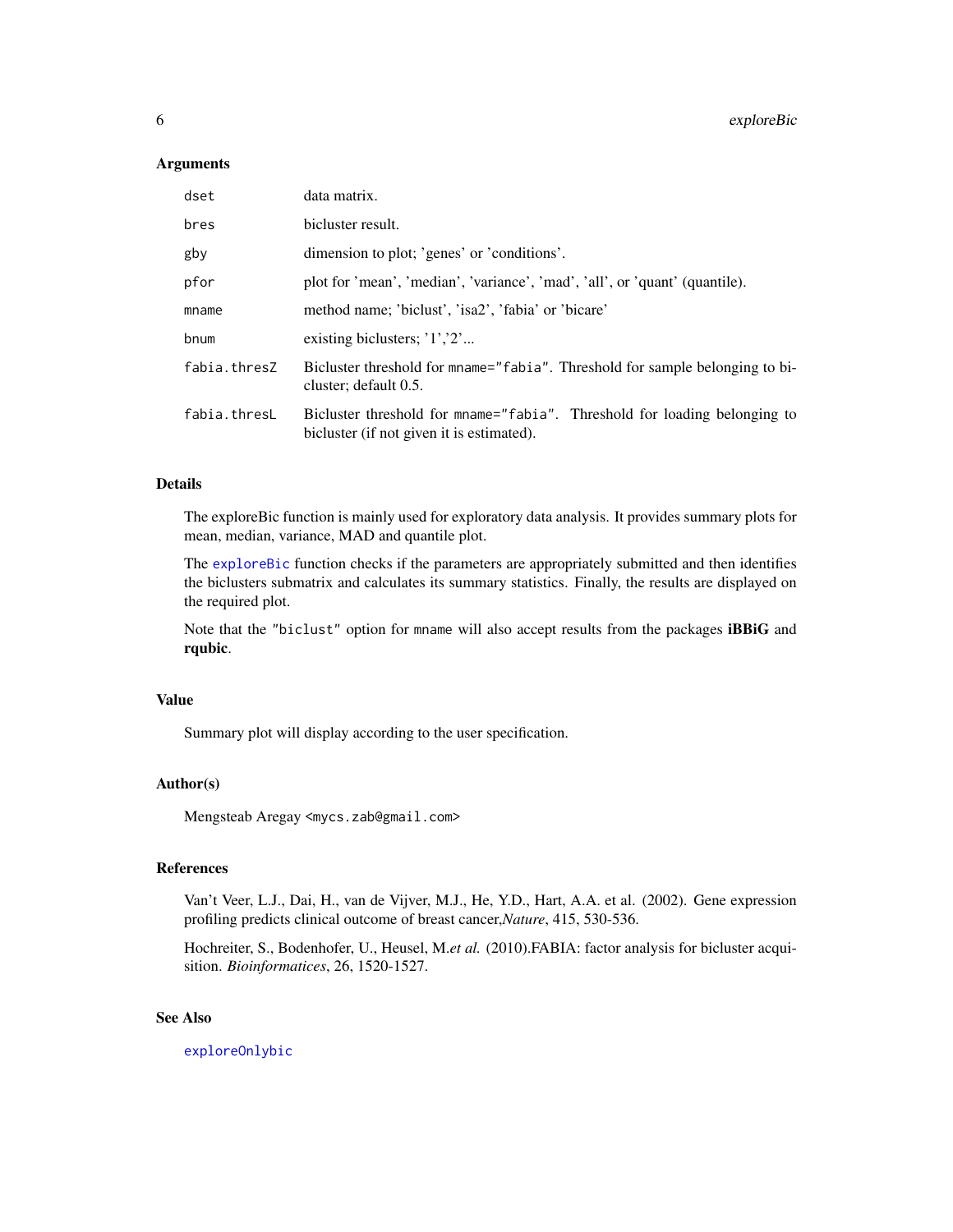# <span id="page-6-0"></span>exploreOnlybic 7

# Examples

```
data(breastc)
# find bicluster using biclust package
library(biclust)
bic <- biclust(breastc,method=BCPlaid())
# Plot the mean of biclusterd and clustered genes parallely.
exploreBic(dset=breastc,bres=bic,gby="conditions",pfor="mean",mname="biclust")
```
<span id="page-6-1"></span>exploreOnlybic *The exploreOnlybic function*

# Description

Provides exploratory plots only for biclustering results.

#### Usage

```
exploreOnlybic(dset, bres, pfor= "all", gby= "genes", mname="biclust",bnum=1,
fabia.thresZ=0.5,fabia.thresL=NULL)
```
# Arguments

| dset         | data matrix.                                                                                                           |
|--------------|------------------------------------------------------------------------------------------------------------------------|
| bres         | biclustering result.                                                                                                   |
| gby          | group bicluster; 'genes' or 'conditions'.                                                                              |
| pfor         | fit a plot for 'mean', 'median', 'variance', 'mad', 'all', or 'quant' (quantile).                                      |
| mname        | method name; 'biclust', 'isa2', 'fabia' or 'bicare'.                                                                   |
| bnum         | existing biclusters; $'1'$ , $'2'$                                                                                     |
| fabia.thresZ | Bicluster threshold for mname="fabia". Threshold for sample belonging to bi-<br>cluster; default 0.5.                  |
| fabia.thresL | Bicluster threshold for mname="fabia". Threshold for loading belonging to<br>bicluster (if not given it is estimated). |

# Details

The exploreOnlybic function has similar function with [exploreBic](#page-4-1). The only difference is that it provides exploratory plots only for biclustered data.

# Value

Summary plot will display only for biclustered data.

Note that the "biclust" option for mname will also accept results from the packages iBBiG and rqubic.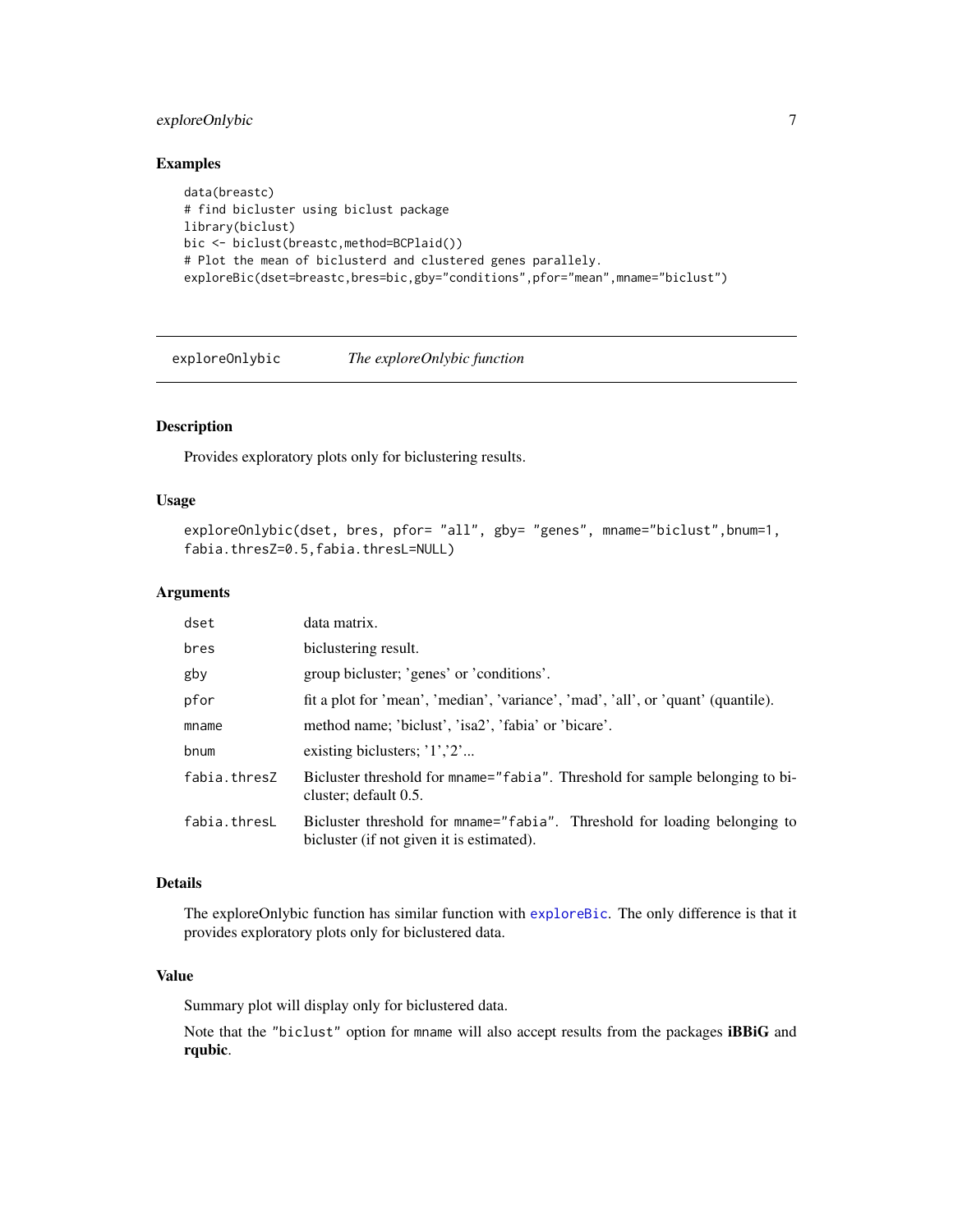# <span id="page-7-0"></span>Author(s)

Mengsteab Aregay <mycs.zab@gmail.com>

#### **References**

Van't Veer, L.J., Dai, H., van de Vijver, M.J., He, Y.D., Hart, A.A. et al. (2002). Gene expression profiling predicts clinical outcome of breast cancer,*Nature*, 415, 530-536.

Hochreiter, S., Bodenhofer, U., Heusel, M.*et al.* (2010).FABIA: factor analysis for bicluster acquisition. *Bioinformatices*, 26, 1520-1527.

# See Also

[exploreBic](#page-4-1)

#### Examples

```
data(breastc)
# find bicluster using biclust algorithm
library(biclust)
bic <- biclust(breastc,method=BCPlaid())
# Plot the median of biclusterd data.
exploreOnlybic(dset=breastc, bres=bic, pfor="all", gby="genes", mname="biclust", bnum=1)
```
profileBic *The profileBic function.*

# Description

Provides profile plots for biclustered and clustered data.

#### Usage

```
profileBic(dset, bres, mname = c("fabia", "isa2", "biclust","bicare"), bplot = "all",
gby = "genes", bnum = 1, teta = 120, ph = 30, fabia.thresZ=0.5, fabia.thresL=NULL,
BClabel=TRUE,gene.lines=NULL,condition.lines=NULL)
```
#### Arguments

| dset  | data matrix.                                                   |
|-------|----------------------------------------------------------------|
| bres  | biclustering result.                                           |
| mname | method name; 'biclust', 'isa2', 'fabia' or 'bicare'.           |
| bplot | types of plots; 'all','lines', 'boxplot', 'histogram' or '3D'. |
| gby   | grouped by; 'genes', or 'conditions'.                          |
| bnum  | Existing biclusters; $'1', '2', $                              |
| teta  | numerical value to rotate the 3D; 0, 90, 180                   |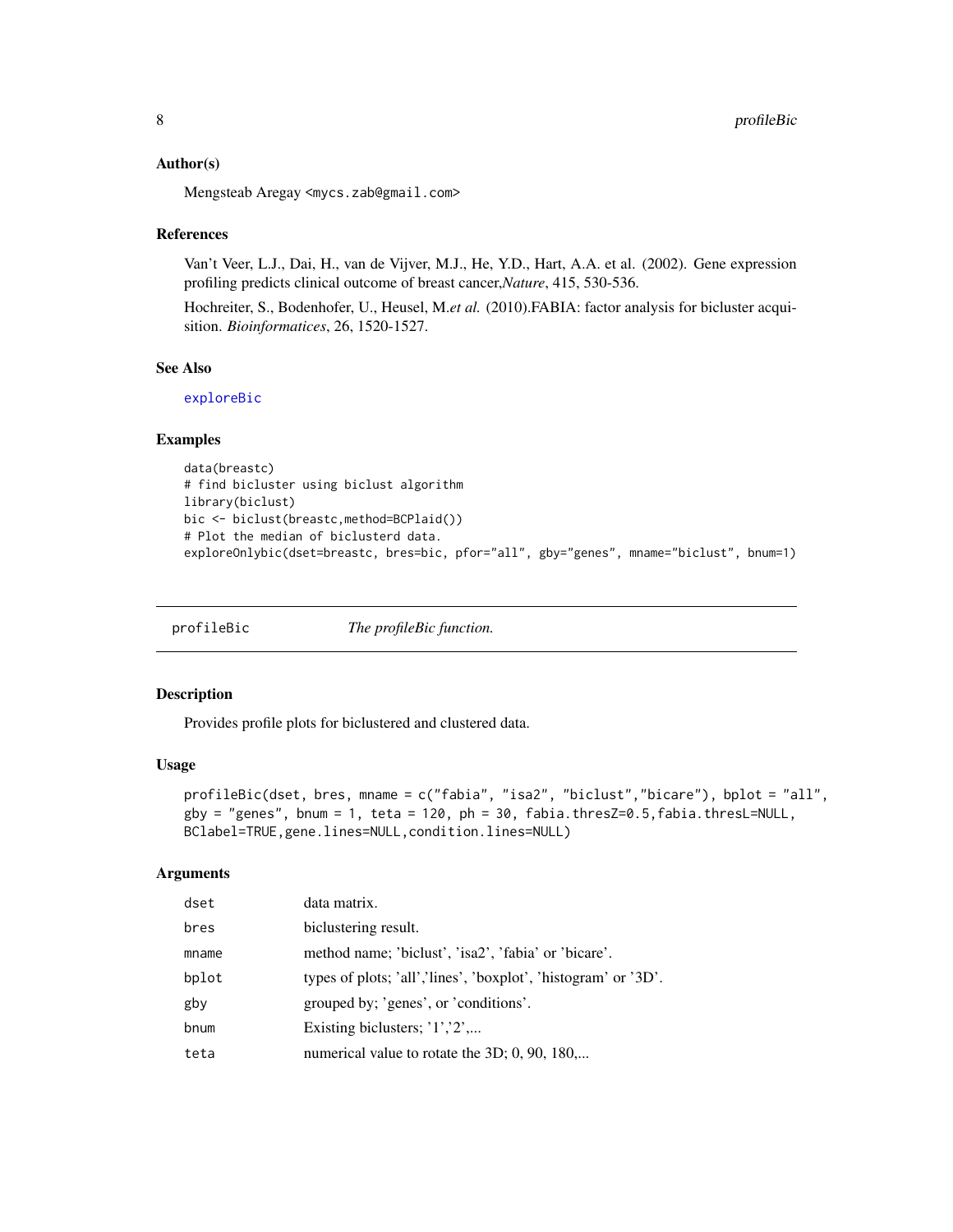#### profileBic 99 and 2012 12:00 profileBic 99 and 2012 12:00 profileBic 99 and 2012 12:00 profileBic 99 and 2012 12:00 profileBic 99 and 2012 12:00 profileBic 99 and 2012 12:00 profileBic 99 and 2012 12:00 profileBic 99 and 2

| ph              | numerical value to rotate the 3D; 0, 90, 180                                                                                                           |
|-----------------|--------------------------------------------------------------------------------------------------------------------------------------------------------|
| fabia.thresZ    | Bicluster threshold for mname="fabia". Threshold for sample belonging to bi-<br>cluster; default 0.5.                                                  |
| fabia.thresL    | Bicluster threshold for mname="fabia". Threshold for loading belonging to<br>bicluster (if not given it is estimated).                                 |
| <b>BClabel</b>  | TRUE/FALSE to show BC labels on the lines plot.                                                                                                        |
| gene.lines      | Vector of indices or names of genes inside of Bicluster bnum. These gene profiles<br>will be highlighted in the line plot (bplot='lines').             |
| condition.lines |                                                                                                                                                        |
|                 | Vector of indices or names of conditions inside of Bicluster bnum. These condi-<br>tion profiles will be highlighted in the line plot (bplot='lines'). |

# Details

The profile.bic function checks if all parameters are correctly submitted and then identifies the biclustered and clustered data.

Note that the "biclust" option for mname will also accept results from the packages iBBiG and rqubic.

# Value

profile.bic(dset, bres, mname="biclust", bplot="all", gby="genes", bnum=1, teta=120, ph=30)

#### Author(s)

Mengsteab Aregay <mycs.zab@gmail.com>

# References

Van't Veer, L.J., Dai, H., van de Vijver, M.J., He, Y.D., Hart, A.A. et al. (2002). Gene expression profiling predicts clinical outcome of breast cancer,*Nature*, 415, 530-536.

Kaiser S. and Leisch F. (2008). A Toolbox for Bicluster Analysis in R. *Ludwigstrasse.* 33.

## Examples

```
# create the biclustering result
data(breastc)
library(biclust)
bic<- biclust(breastc, method=BCPlaid())
# 3 biclusters found
```

```
# 3D profile plot for biclustered and clustered data.
profileBic(dset=breastc,bres=bic,mname="biclust",
bplot="3D",gby="genes",teta=-30,ph=50,bnum=1)
```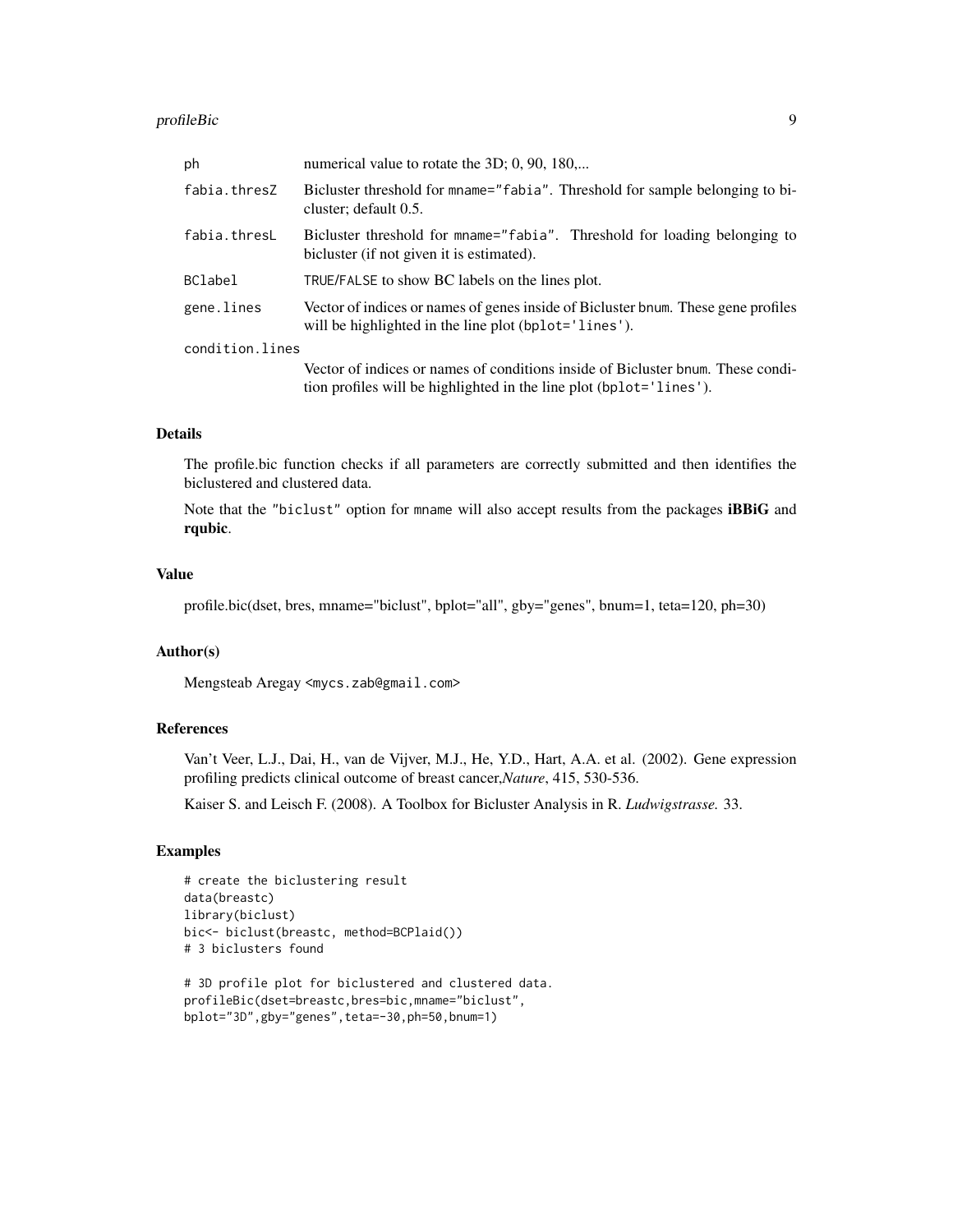<span id="page-9-0"></span>

# Description

Provides a summary output in a text format, extracted from 'biclust','isa2' and 'fabia' bicluster algorithms.

# Usage

```
writeBic(dset, fileName, bicResult, bicname,
mname = c("fabia", "isa2", "biclust", "bicare"), append = TRUE, delimiter = "",fabia.thresZ=0.5,fabia.thresL=NULL)
```
## Arguments

| dset         | data matrix                                                                                                            |
|--------------|------------------------------------------------------------------------------------------------------------------------|
| fileName     | the name of the bicluster file to be saved.                                                                            |
| bicResult    | bicluster result obtained from 'biclust', 'isa2' or 'fabia'                                                            |
| bicname      | the title to be given for the biclustered data.                                                                        |
| mname        | method name; 'biclust', 'isa2', 'fabia' or 'bicare'                                                                    |
| append       | logical value; TRUE as default                                                                                         |
| delimiter    | delimiter in created output file; default value is " ".                                                                |
| fabia.thresZ | Bicluster threshold for mname="fabia". Threshold for sample belonging to bi-<br>cluster; default 0.5.                  |
| fabia.thresL | Bicluster threshold for mname="fabia". Threshold for loading belonging to<br>bicluster (if not given it is estimated). |

# Details

The original function was developed in 'biclust' package by Kaiser *et.al* (2008). We extend the function to be used for further bicluster algorithms, such as; 'isa2', 'fabia' and 'bicare'.

Note that the "biclust" option for mname will also accept results from the packages iBBiG and rqubic.

#### Value

Biclustered text file with title, total number of biclustered, dimension and name of the biclustered genes(rows) or conditions(columns).

# Author(s)

Mengsteab Aregay <mycs.zab@gmail.com>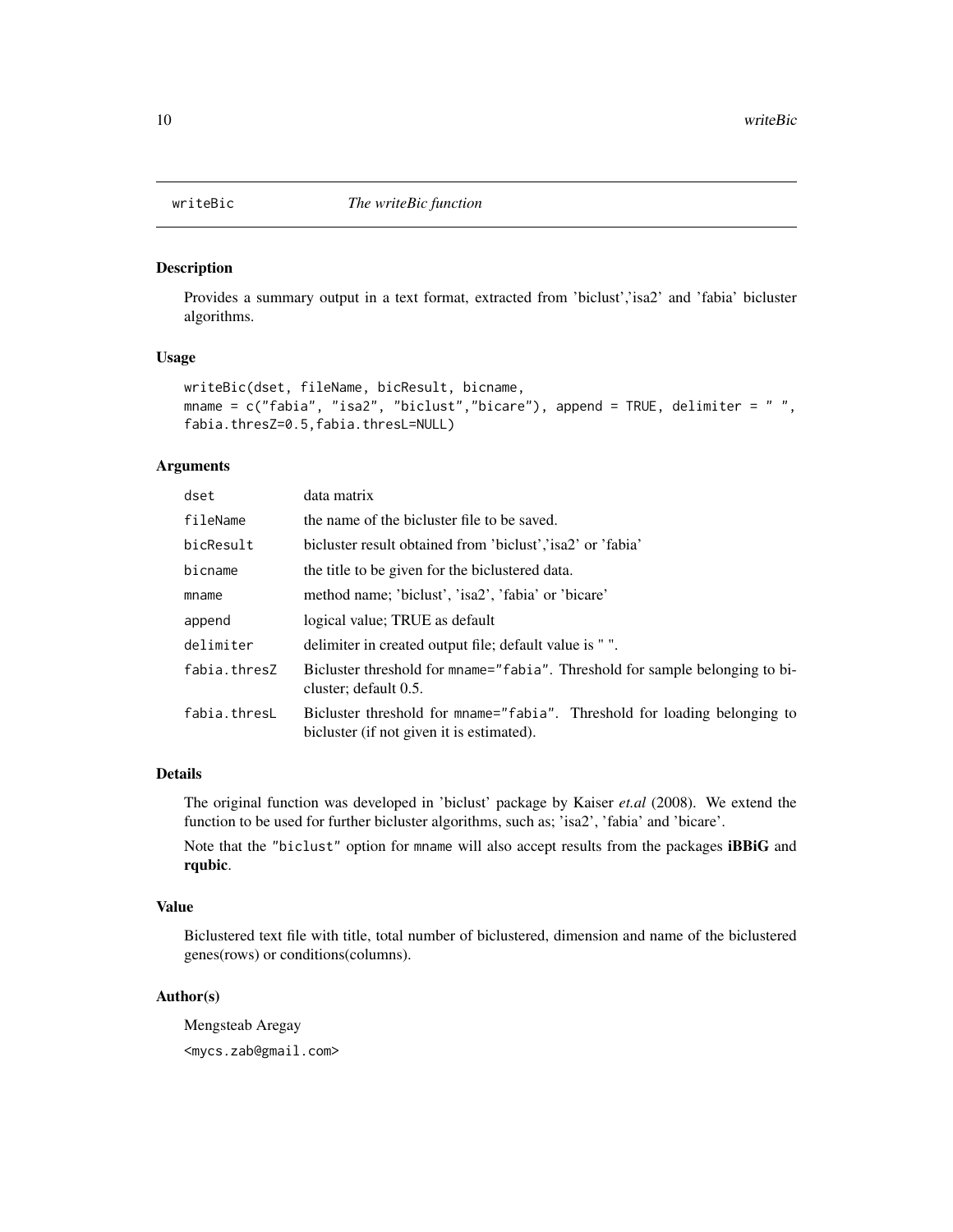#### writeBic 11

# References

Van't Veer, L.J., Dai, H., van de Vijver, M.J., He, Y.D., Hart, A.A. et al. (2002). Gene expression profiling predicts clinical outcome of breast cancer,*Nature*, 415, 530-536.

Kaiser S. and Leisch F. (2008). A Toolbox for Bicluster Analysis in R. *Ludwigstrasse.* 33.

Csardi G., Kutalik Z., and Bergmann S.(2010). Modular analysis of gene expression data with R. *Bioinformatics,* 26, 1376-7

#### See Also

biclust

# Examples

```
# create the biclustering result
data(breastc)
library(fabia)
fab<- fabia(breastc)
# write the biclustering result into a text file
writeBic(dset=breastc,fileName="fabiabreast.txt",
bicResult=fab, bicname="Biclust results for fabia",
mname="fabia")
```